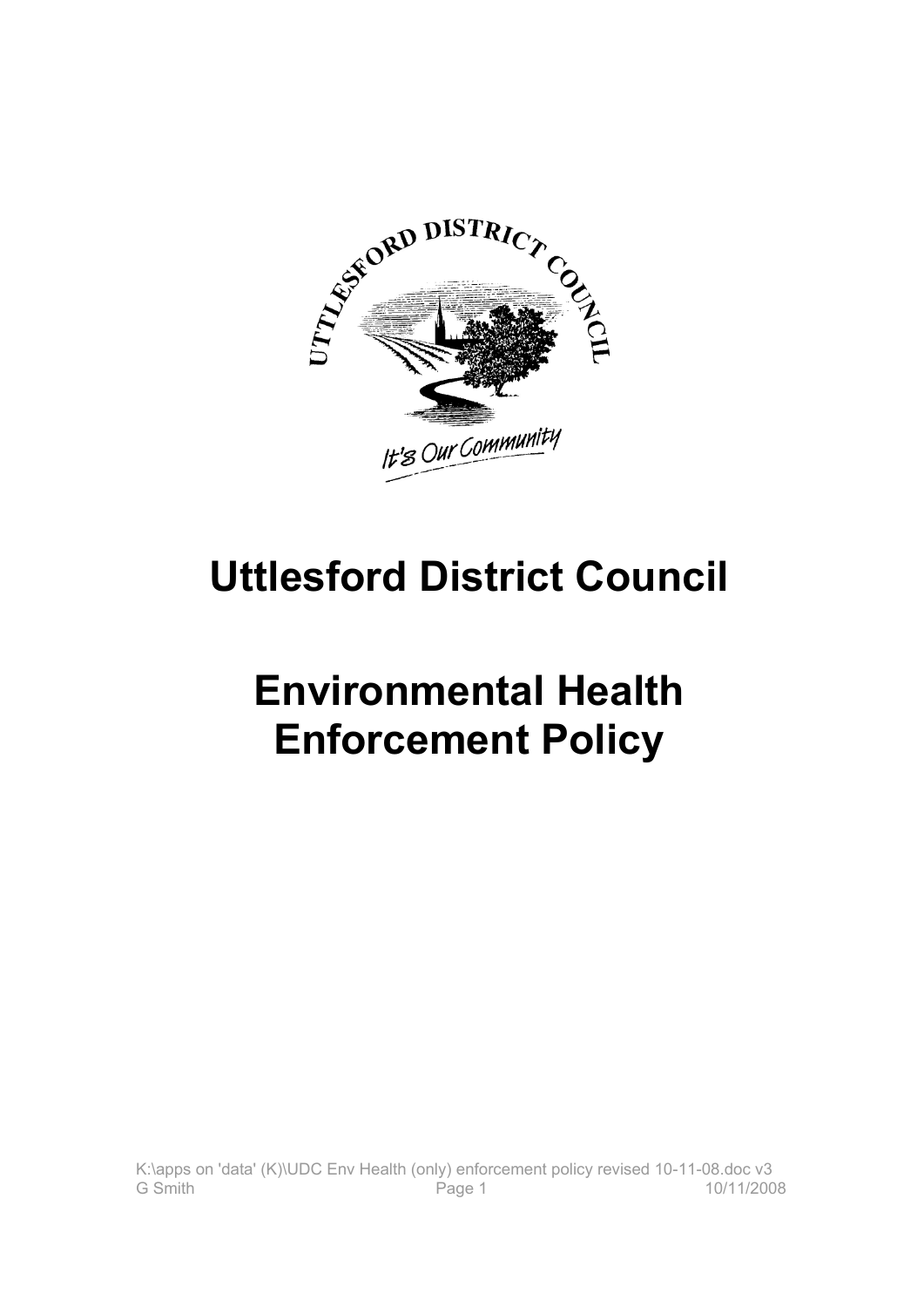## **INTRODUCTION**

Environmental Health provides a diverse range of services to a large customer base. Services that may involve the use of enforcement powers include:

- Food Safety
- Inspection of Imported Foods
- Health & Safety
- Infectious Disease Control
- Licensing
- **•** Animal Welfare
- Pest Control
- Air Quality & Pollution
- Contaminated Land
- Drinking Water Quality
- Noise Control
- Private Sector Housing
- Other Housing Issues
- Public Health including Nuisance and Drainage

## **Aims and Principles**

We aim to safeguard and improve the health, safety and environment of our community by delivering a wide range of enforcement services in a fair and consistent way.

We have adopted the Governments Department for Business, Enterprise and Regulatory Reform (BERR), Statutory Code of Practice for Regulators (Dec 2007) and supports the following statement:

*This enforcement policy helps to promote efficient and effective approaches to regulatory inspection and enforcement, which improve regulatory outcomes without imposing unnecessary burdens. This is in accordance with the Regulator's Compliance Code.*

*In certain instances we may conclude that a provision in the Code is either not relevant or is outweighed by another provision. We will ensure that any decision to depart from the Code will be properly reasoned, based on material evidence and documented.*

In addition when undertaking enforcement action involving prosecution or simple cautions we will take account of the Crown Prosecution Service's Code for Crown Prosecutors 2004.

We will listen to the concerns, needs and views of consumers, business owners, employees and the public, and will endeavour to reflect their interests in the implementation of this enforcement policy. We will work closely with all business owners or others who may be subject to this enforcement policy, to help them to comply with the law.

We will, when necessary, take firm action against those who commit serious offences, or those who consistently breach the law.

We will uphold the human rights of all those we have dealings with.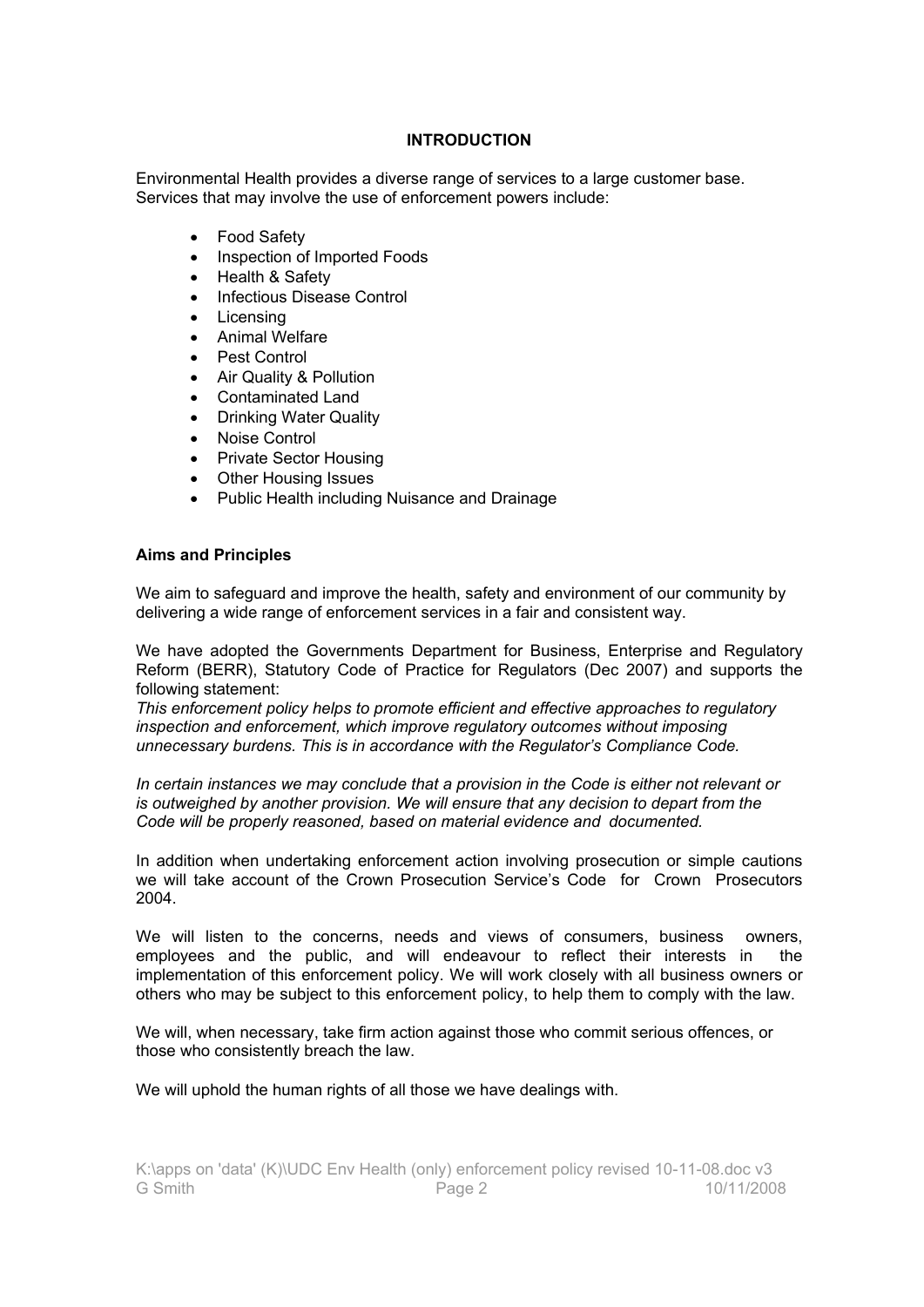### **Standards**

We will set clear standards of service and performance so that everyone knows what to expect of us. Where necessary, we will consult with the public, businesses, contractors and all other interested parties. We will publish our standards and we will measure ourselves against those standards.

#### **Openness**

We will publish information and advice in plain English and we will ensure that all those who need it have access to it. Where available, we will provide relevant documents translated into languages other than English so that all sections of our community may have access to them.

We will be open about the way we do things, about the way we set our charges and about what we expect from the people we deal with. We shall make ourselves available to talk to those in need of advice, at all reasonable times.

### **Helpfulness**

Our aim is to help people to comply with the law, rather than catch them out whilst breaking it. We will be courteous to our customers at all times. Our staff will identify themselves by name and all our customers will be given a contact number to use in any future dealings with the Service.

In all our dealings we will try to work as speedily as possible without reducing attention to detail or quality and in the most cost-effective way. All applications for approval of establishments, licences, registrations, service agreements etc., will be dealt with efficiently and promptly.

#### **Complaints about our Service**

We have provided a well publicised and effective compliments and complaints procedure, which is easily accessible to businesses, the public, employees and consumer groups. In those cases where agreement cannot be reached, any right of complaint or appeal will be explained with details of the process and the likely timescales involved.

## **Proportionality**

We will always make sure that any action taken by our Service is proportional to the risk. As far as the law allows, we will take account of the circumstances of each case and the attitude of the offender when considering action. We will always endeavour to recover our expenses in relation to legal action from the offender.

## **Consistency**

We will carry out our enforcement duties in a fair, even and consistent manner while exercising discretion in individual cases. We will adopt arrangements to promote consistency, including liaison with other enforcement authorities and agencies. We will ensure consistency among our officers through the use of effective management, training and development.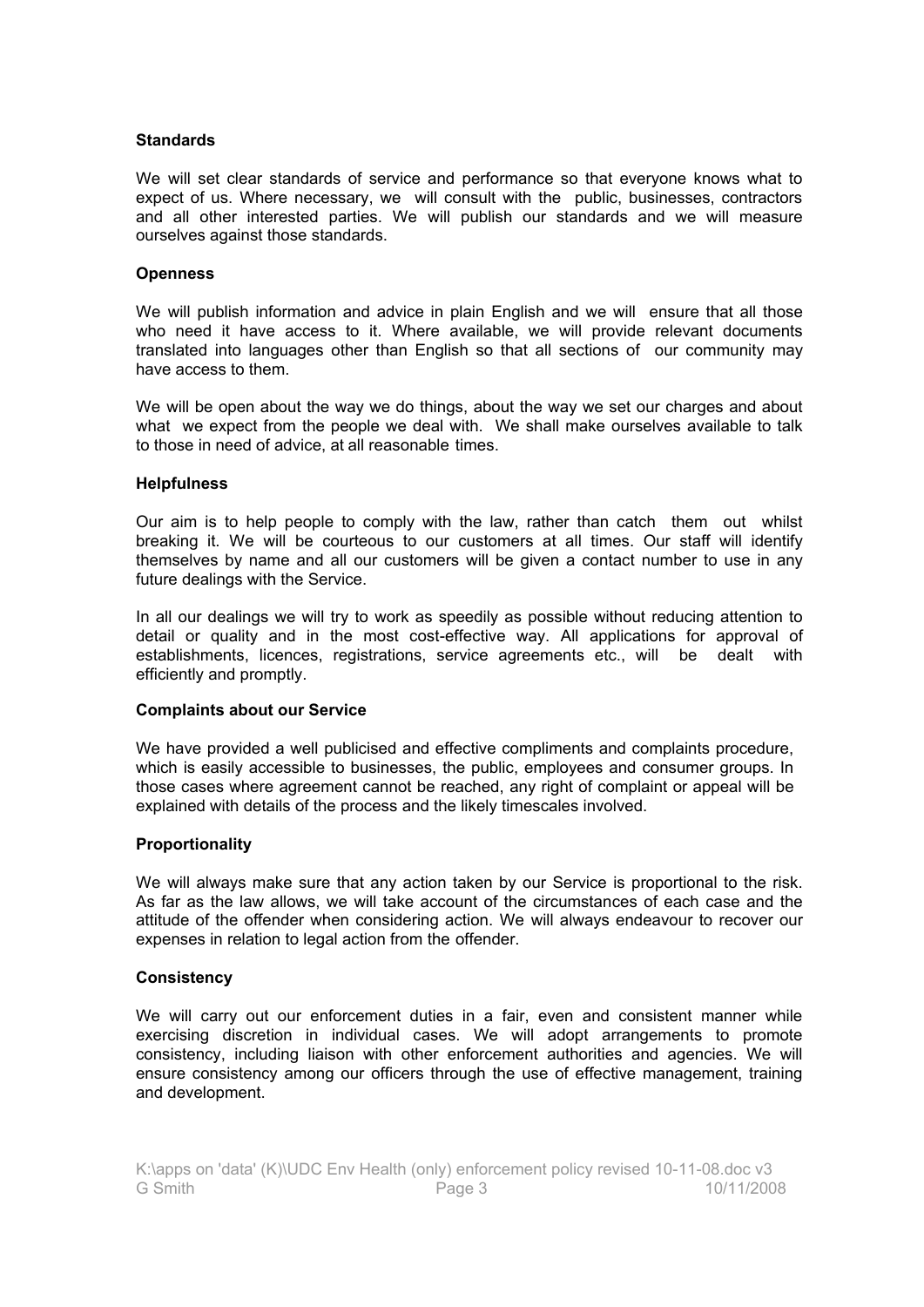## **Procedures**

We will provide clear simple advice concerning the difference between legal requirements and best practice. Before formal enforcement action is taken, our officers will fully discuss alternative courses of action in order that points of difference may be resolved.

Where our officers consider that immediate action is necessary, they will give an explanation of why such action is required at the time and this will be confirmed in writing within 10 working days unless a shorter period is specified within the relevant legislation.

Where people have a right of appeal against action taken by this Service, we will ensure that they get advice on the appeal mechanism and this will be clearly set out in writing at the time the action is taken.

# **Decision Making**

Prosecutions shall only be authorised by the Head of Environmental Health or the Director of Operations.

As part of the decision making process others may be consulted. These may include scientific, regulatory and legal advisors and other regulatory services including Building Control, Planning, Trading Standards, HSE, Police,and Fire Services. Where there is a shared enforcement role we will work in close co-operation with any partner organisations.

We recognise the importance of achieving and maintaining consistency when making decisions which concern enforcement action including prosecution.

In coming to any decision we will consider many criteria including the seriousness of the offence, the past history, the officer's confidence that remedial action will be taken, the consequences of non-compliance and the likely effectiveness of the various enforcement options.

No decision on prosecution shall be taken without making reference to the "Code for Crown Prosecutors".

## **Enforcement Options**

Environmental Health staff who are properly authorised can enter and inspect premises, procure samples, examine records and processes, and issue formal notices and orders.

The enforcement options open to us are:

- To take no action;
- To take informal action including the issuing of appropriate advice;
- To issue statutory notices or orders:
- To revoke, suspend or change licences, licence conditions, registrations, authorisations, formal agreements, contracts and prior approvals
- To use simple cautions;
- To prosecute:
- To undertake works in default and recover the costs;

K:\apps on 'data' (K)\UDC Env Health (only) enforcement policy revised 10-11-08.doc v3 G Smith **Page 4** 10/11/2008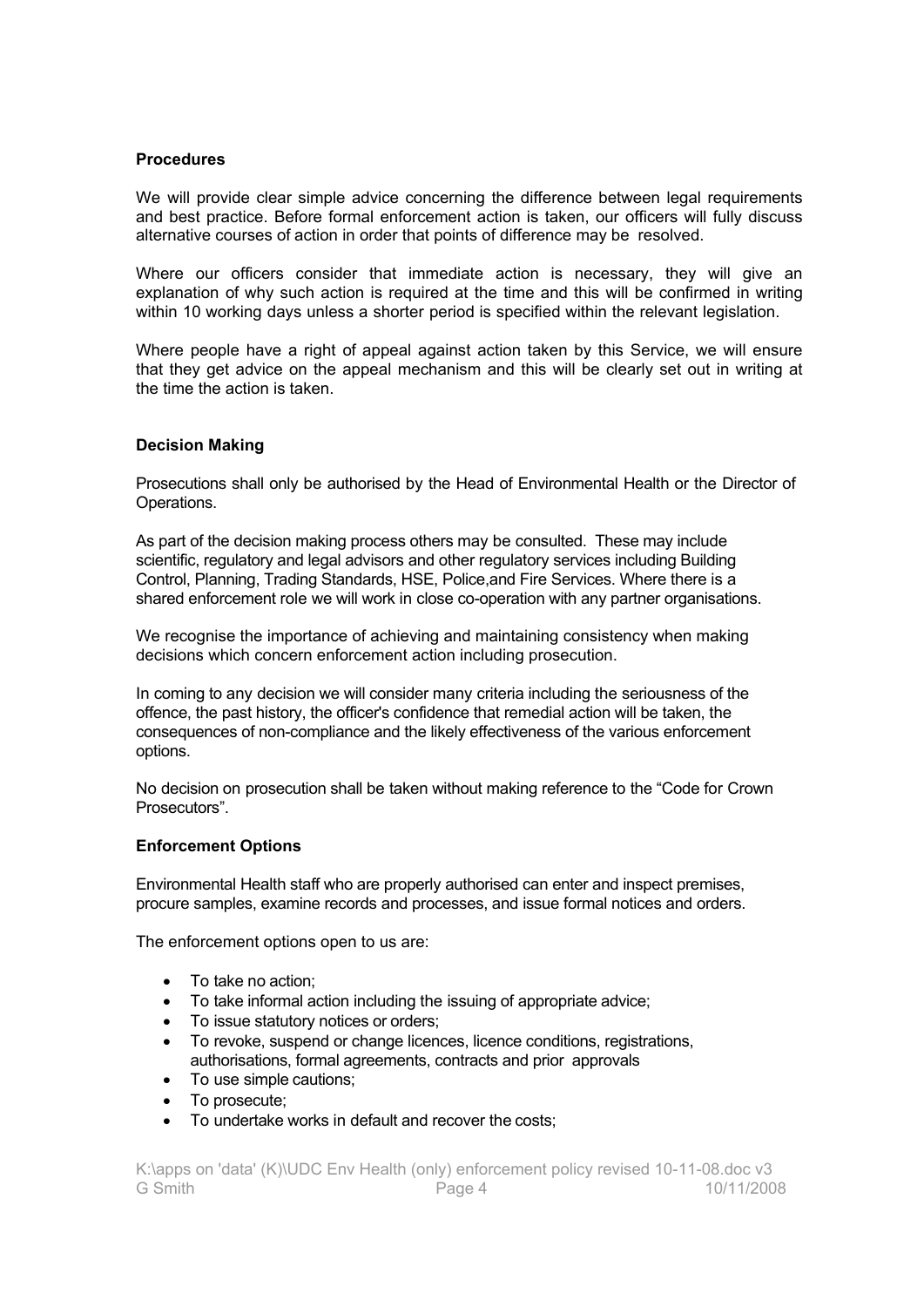# **Informal Action**

Informal action to secure compliance with legislation includes offering advice, verbal warnings, the use of letters and the issue of inspection reports. We will use informal action when:

- the situation is not serious enough to warrant formal action;
- from past experience we think that informal action will achieve compliance with the law;
- confidence in a business's management is high;
- the consequences of not doing what we ask will not pose a significant risk to public health or the environment.

We will issue an inspection report to all businesses following a programmed food safety inspection. If we think that a follow up letter is appropriate we will ensure that it contains all the information necessary to understand what work is required and why it is necessary. In addition it will indicate the regulations contravened and the measures which will enable compliance with the legal requirements and that other means of achieving the same effect may be chosen. Furthermore, we shall ensure that a clear distinction is made between a legal requirement and a recommendation.

# **Issuing Formal Notices or Orders**

# *Improvement Type Notices*

This Authority will only consider the issue of improvement notices in one or more of the following circumstances, where:

- there are significant contraventions of the legislation;
- we think that there will not be a response to an informal approach;
- there is a history of non-compliance with informal action;
- standards are generally poor with little awareness of statutory requirements;
- the consequences of non-compliance could be potentially serious to public health or the environment;
- although it is intended to prosecute action also needs to be taken as quickly as possible;
- conditions that are serious or deteriorating need to be remedied quickly.

We will follow all relevant guidance in statutory codes of practice and other guidance notes. Our officers will always place realistic time limits on notices (usually agreed with the person on whom the notices is to served as attainable and appropriate), discuss the works that will be specified and fully consider the availability of other solutions. In general we will take action in court if statutory notices are not complied with.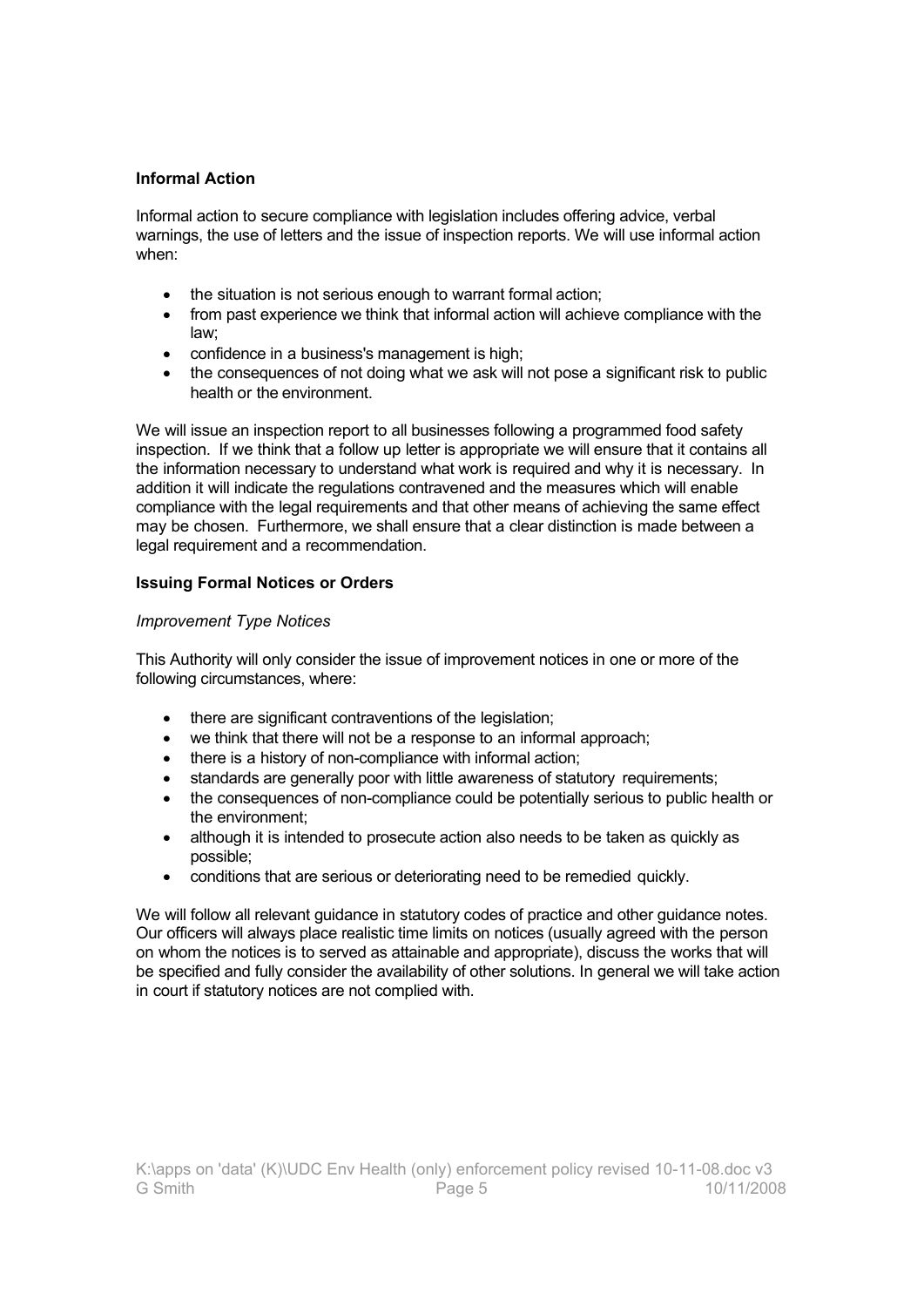# *Prohibition Type Notices*

We will serve a prohibition notice in one or more of the following circumstances, where:

- an imminent risk of injury to health or a risk of serious pollution of the environment can be demonstrated. This might include evidence from relevant experts;
- there is no confidence in the integrity of an unprompted offer made by a person to voluntarily close premises or cease the use of any equipment, process or treatment associated with the imminent risk;
- a person is unwilling to confirm in writing his/her unprompted offer of a voluntary prohibition.

We will only authorise officers to serve emergency prohibition notices if they are competent, fulfil the qualification requirement referred to in the relevant statutory code of practice and also have considerable experience in enforcement situations.

Where emergency prohibition action involving contamination is being considered this Authority shall seek medical or other expert advice before a final enforcement decision is taken. Where an emergency prohibition notice has been issued this Authority may advise other authorities or bodies of any such action.

## *Abatement Type Notices*

Where there is a serious risk of nuisance, pollution or imminent risk to public health an abatement type notice may be served to stop the activity or to prevent a recurrence.

## *Direction Orders*

Where a house in multiple occupation is overcrowded we may serve a direction order to reduce the occupancy.

## **To revoke, suspend or change licences, licence conditions, registrations, authorisations and prior approvals.**

Authorised officers have the power to revoke, suspend or change licences, licence conditions, registrations, authorisations and prior approvals, however, there is a right of appeal against those decisions. In some instances the appeal is to the Council's Licensing Panel and/or to the Magistrates Court.

# **Simple Cautions**

Under some circumstances we may consider issuing a simple caution as an alternative to prosecution as outlined by Home Office Circular 59/1990.

The purpose of the simple caution is:

- to deal quickly and simply with less serious offences:
- to divert less serious offences away from the courts;
- to reduce the chances of repeat offences.

K:\apps on 'data' (K)\UDC Env Health (only) enforcement policy revised 10-11-08.doc v3 G Smith **Page 6** 10/11/2008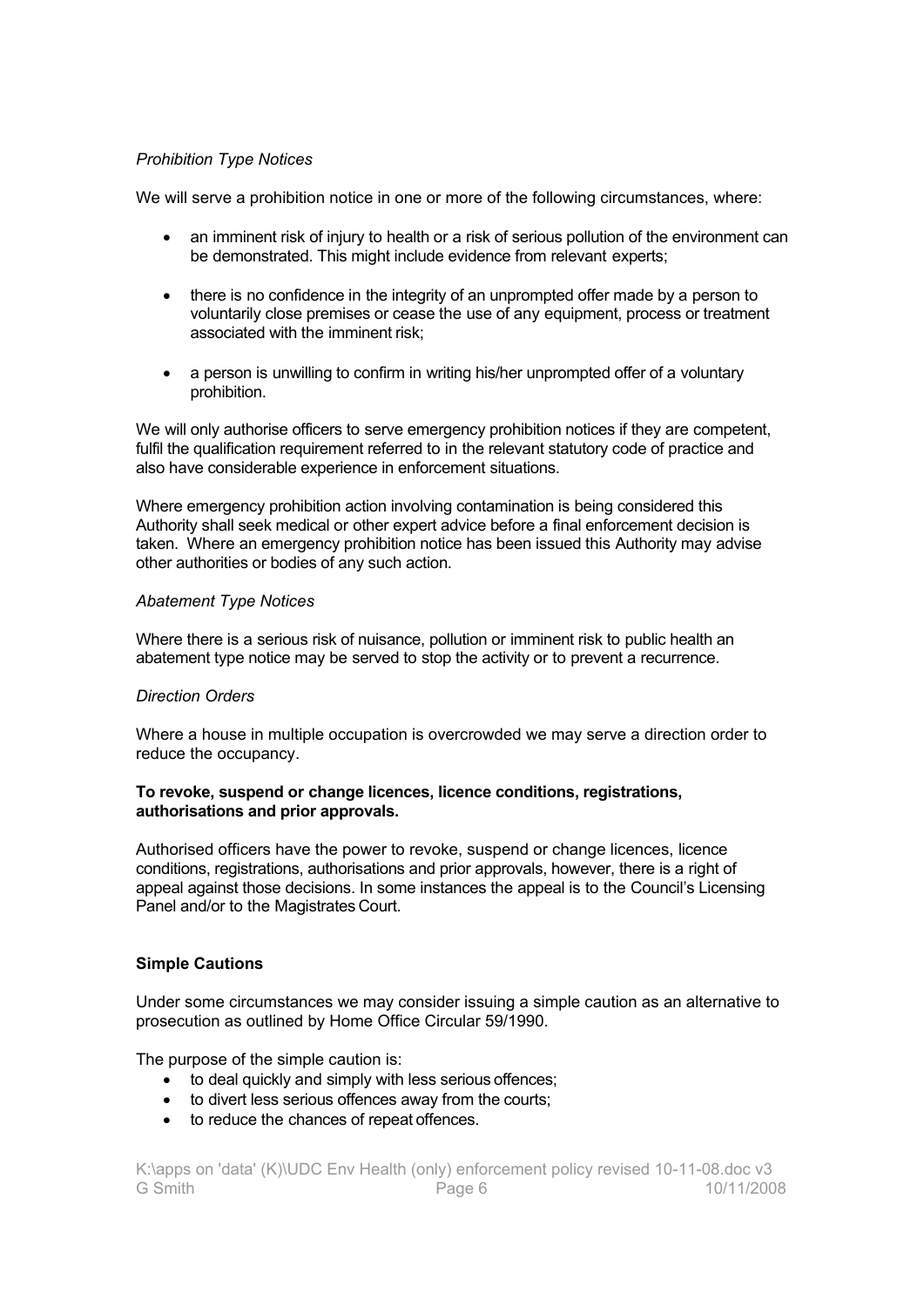To safeguard the suspected offender's interests, the following conditions must be fulfilled before a caution is administered:

- there must be evidence of the suspected offender's quilt sufficient to give a realistic prospect of conviction;
- the suspected offender must admit the offence;
- the suspected offender must understand the significance of a simple caution and give an informed consent to being cautioned.

In this Authority the Head of Environmental Health and the Director of Operations are authorised to issue simple cautions.

We consider the issue of a simple caution an alternative to prosecution, therefore should a simple caution be declined we will prosecute.

Should a simple caution be issued by us other bodies may be informed of the matter. If, following the administration of a simple caution, a subsequent successful prosecution of the same offender occurs, a simple caution may be referred to in court and taken into account by the court in assessing the sentence.

Simple cautions may be notified to LACORS, the FSA or other bodies as deemed appropriate.

# **Works in default and cost recovery**

Where works required by a formal notice have not been carried out or are not likely to be carried out or where immediate works are necessary, the Council may carry out the work on behalf of the person whose duty it is to carry out the work and recover the cost of the works at a later date. Rights of appeal under the relevant legislation are unaffected by this approach.

## **Prosecution**

We regard prosecution as a very significant step and will in general be restricted to those persons who blatantly disregard the law, refuse to achieve even the basic minimum legal requirement, often following previous contact with the Authority or who put themselves, others or the environment at serious risk.

This Authority will consider prosecution when one or more of the following criteria exist:

- where the alleged offence involves a flagrant breach of the law such that public health or the environment is or has been put atrisk;
- where the alleged offence involves a failure by the suspected offender to correct an identified serious potential risk having been given a reasonable opportunity to comply with the lawful requirements of an authorised officer;
- where the offence involves a failure to comply in full or in part with the requirements of a statutory notice;
- where there is a history of similar offences related to risk to public health or the environment.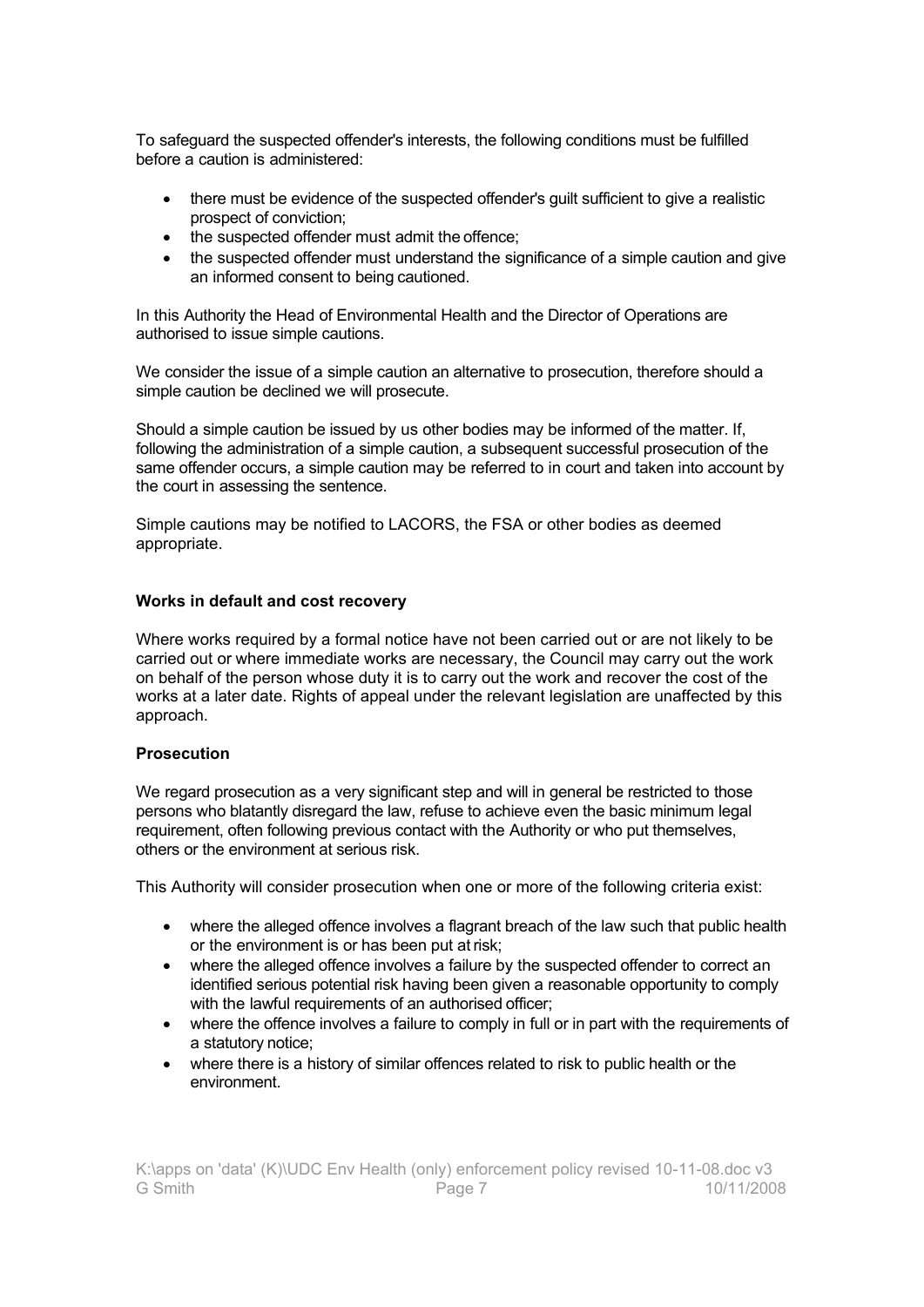Before proceeding with a prosecution we will be satisfied that an offence has been committed by an identifiable person or company, that there is relevant admissible and reliable evidence and that there will be a realistic prospect of conviction.

When a decision is being taken on whether to prosecute, the guidance contained in the relevant code of practice and the Code for Crown Prosecutors will be followed and factors which may be taken into consideration may include:

- the seriousness of the alleged offence;
- the previous history of the party concerned;
- the likelihood of the defendant being able to establish a statutory defence;
- the willingness of the party to prevent a recurrence of the problem;
- the probable public benefit of a prosecution and the importance of the case;
- whether other action such as issuing a simple caution in accordance with Home Office circular 59/1990 or an improvement notice or imposing a prohibition would be more appropriate or effective;
- any explanation offered by the company or the suspected offender.

We will endeavour to recover all the costs associated with a prosecution from the offender.

Successful prosecutions may be notified to LACORS, the FSA or other bodies as deemed appropriate.

## **Who will carry out inspections**

Duly authorised Environmental Health Officers and Technical Officers have the right to enter and inspect premises at all reasonable times if they consider breaches of the law are taking place. We do not have to make an appointment and we will usually come without advance notice. This will enable us to make a reasonable assessment of the problem.

We may take samples and photographs and may also inspect your records. It is a serious offence to obstruct an officer in the course of his or her duty.

Officers can always be expected to be courteous and to show their identification.

Environmental Health Officers and Technical Officers are likely to be met in the following ways:

- during an inspection of premises;
- when investigating a complaint;
- when seeking a licence or authorisation from us;
- when seeking our advice;

## **Inspections**

From time to time we will need to carry out inspections of premises.

Examples of the types of inspections we carry out include: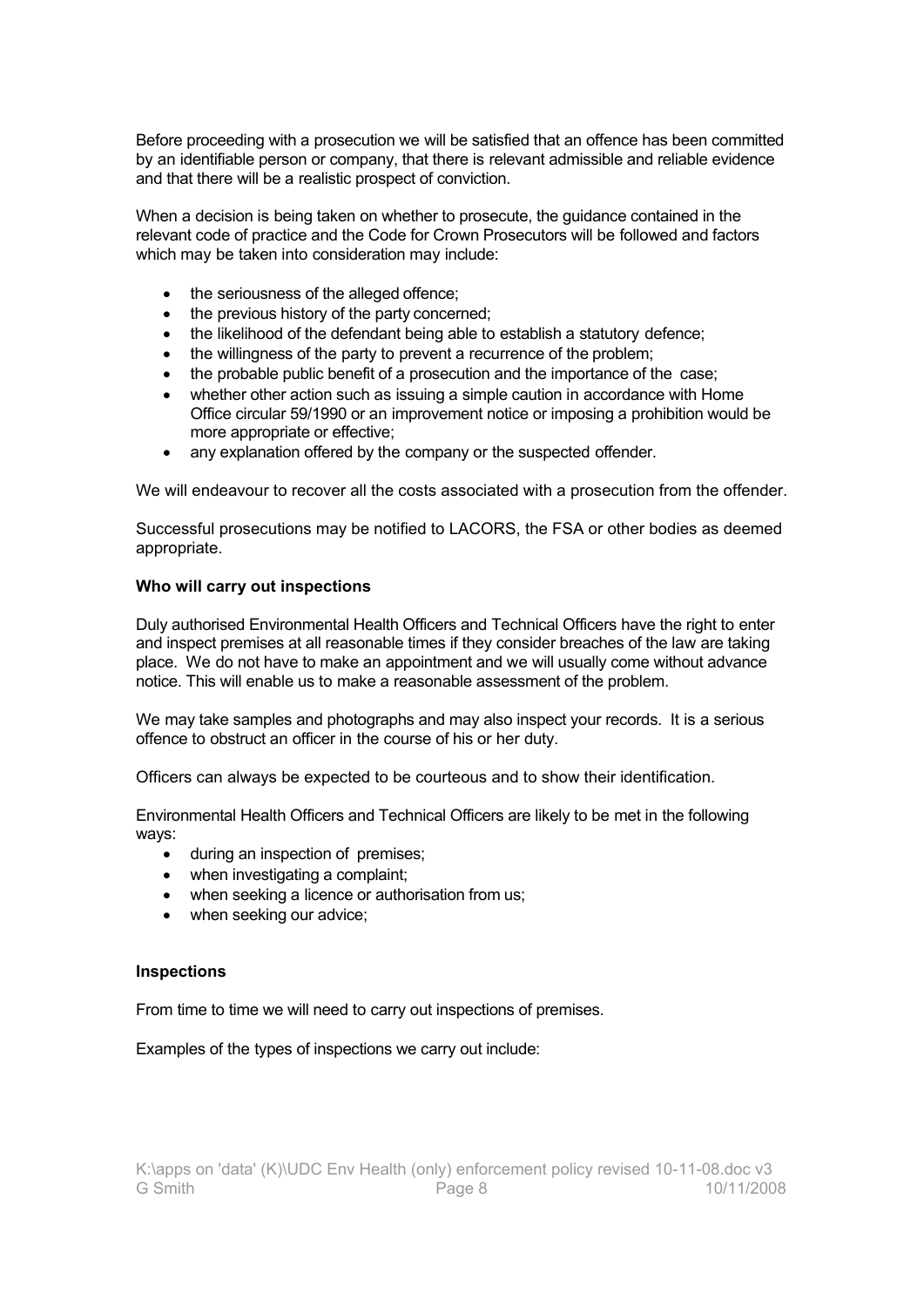food hygiene, health and safety, environmental protection act authorised processes, animal welfare, licensing, drainage, housing standards, infectious disease, nuisance, drinking water quality, taxi vehicles, trade waste compliance etc.

The time taken for an inspection will vary depending on the size, nature and extent of your premises. At the end of the inspection the officer's findings will be discussed with you and you will receive a report form or a letter shortly afterwards.

## **Investigations of Complaints**

From time to time we may visit to investigate complaints that we have received. On these occasions we may not carry out a full inspection but concentrate on the particular area of concern.

### **Licencing**

When you contact us seeking a licence, an inspection may take place in order to establish the suitability of the premises and/or applicants and to determine if any works are necessary to bring the premises up to standard.

### **Seeking Our Advice**

We recommend that if you do not understand anything that we send to you after an inspection, or if you need advice on any environmental health matter to please contact us. Although we are here to enforce the law we are also available to help you.

### **Food Hazard Warnings**

Occasionally we will contact food businesses regarding a food hazard warning which has been issued nationally. This will usually be by telephone and may sometimes be by letter. In these instances we are seeking your urgent co-operation in removing a product from sale. However, should you refuse we may have no alternative but to take formal action and seize the offending material.

#### **In General**

All information gained by Officers during their inspections and conversations with you are treated confidentially. However we cannot control information available in the public forum such as the Magistrates' Court.

We will seek to prevent breaches of the law by the application of this policy and we will carry out all legal action in accordance with current statutes, codes of practice and other recommendations and guidelines of interested bodies.

Following a food safety inspection a customer care survey questionnaire will be left at the premises to provide an opportunity for the proprietor or relevant staff member to tell us how they felt about the inspection. This may be returned to the Head of Environmental Health, postage pre-paid (we treat all replies confidentially).